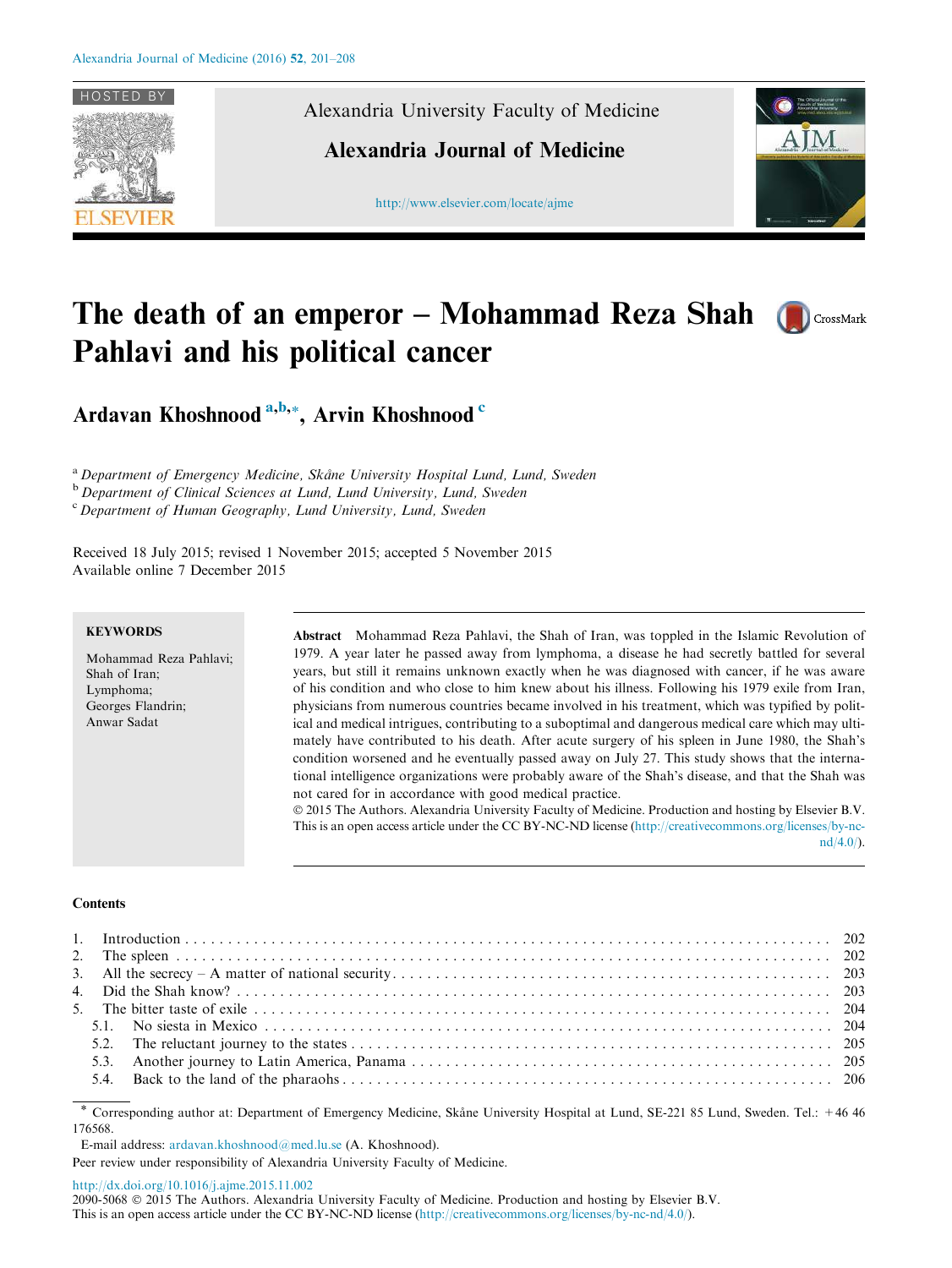# 1. Introduction

In 1980, the Shah of Iran, Mohammad Reza Pahlavi died of cancer, and only nine months after, the medical correspondent of the New York Times, Dr.  $\text{Altman}^1$  $\text{Altman}^1$  wrote: "Even today... some of the physicians who were intimately involved in the case still debate several critical points in the Shah's medical care." 30 years after the Shah's death, this debate is still ongoing. Unfortunately, few books and articles have been written that discuss the Shah in light of his health and the chaos that surrounded it. Some of them even contain false or incomplete information: for example, that the Shah had been treated at the Mayo Clinic<sup>[2](#page-6-0)</sup> or that the State Department had no real information about the Shah's condition.[3](#page-6-0) Only the British journalist William Shawcross<sup>[4](#page-6-0)</sup> and the late Dr. Leon Morgen-stern<sup>[5](#page-6-0)</sup> have earlier given detailed accounts of the Shah's disease; hence, there is still a knowledge gap regarding the Shah's health care and the political aspects of it.

Considering the growing interest in the person of the Shah, not least in Iran and among the youth,  $6.7$  there is a need for amalgamating all available information and accounts to reveal details, not only of the Shah's health, but also the political questions surrounding it. Through a review of relevant literature, we here present an account of what happened to the Shah, from diagnosis to his death. An invaluable source for this article has been the letters of Professor Georges Flandrin to his teacher, Professor Jean Bernard, published in the memoirs of Queen Farah Pahlavi.[8](#page-6-0) These letters document in detail, Flandrin's many clandestine visits to Iran, and the condition of the Shah's health.

# 2. The spleen

In discussing the onset and time for diagnosis of the Shah's disease, one school of thought deems that the Shah developed symptoms and was diagnosed in  $1973/4,$ <sup>[4,5,8–13](#page-6-0)</sup> while another considers that it was earlier.<sup>[14–16](#page-7-0)</sup> The most detailed information about the Shah's symptoms was probably recorded by the Shah's former Minister of Court, Asadollah Alam, who kept a diary of all of their meetings. On noticing a swelling in the left upper abdomen on April 9, 1974, the Shah called upon his personal physician, Dr. Ayadi who diagnosed the Shah with a splenomegaly. After examination, Ayadi asked Alam to call upon the French hematologist, Professor Jean Bernard. Alam contacted Professor Safavian, who would later join the Shah's medical team, who took contact with Bernard whom he knew from his time in Paris as a medical student and later as a physician.<sup>[17](#page-7-0)</sup> With Bernard not available, the Shah decided to wait until his annual checkup in Vienna by Professor Fellinger.<sup>[9](#page-6-0)</sup> The diary mentions nothing about a possible earlier diagnosis or symptoms before April 9, which is curious, since the Queen writes that the Shah had symptoms in the autumn of  $1973$ .<sup>[8](#page-6-0)</sup>

Later, in April, $<sup>11</sup>$  $<sup>11</sup>$  $<sup>11</sup>$  the Shah met Fellinger, and, according to</sup> the historian Andrew Cooper,<sup>[18](#page-7-0)</sup> the Shah was informed that he had lymphoma. Alam had kept in contact with Bernard who, on May 1, 1974, left France for Tehran together with Professor Georges Flandrin. They met Safavian at the airport who showed them to the Hilton Hotel and then left. There, they were informed by Alam that their patient was the Shah. According to Safavian,<sup>[17](#page-7-0)</sup> but contradicted by Flandrin<sup>[8](#page-6-0)</sup> and other literature reviewed,  $4,5,10$  also the renowned French physician, Professor Milliez was present. Until the Shah's departure from Iran in January 1979, he would meet Flandrin a total of 39 times, 35 of them in Iran. During this first visit, the Shah was examined and diagnosed with chronic lymphocytic leukemia. Ayadi insisted that this information must not be revealed to the Shah, a request respected by his French counterparts. Several blood samples were taken back to France, which showed the presence of a so-called monoclonal immunoglobulin M peak, characteristic of Waldenström's disease. Being an indolent lymphoma, it was the perfect diagnosis to give the Shah; one in accordance with Ayadi's wish to avoid using the term cancer.<sup>[4,8,10](#page-6-0)</sup> With the samples analyzed, the physicians decided to merely supervise the Shah, without providing any specific treatment.

On September 9, 1974, however, the Shah again complained of splenomegaly.[9](#page-6-0) Accompanied by Bernard and Milliez, Flandrin arrived in Tehran on September 18, 1974, and started to treat the Shah with 6 mg of the chemotherapy med-icine Chlorambucil.<sup>[8](#page-6-0)</sup> In order to keep the procedure a secret, the medication was brought to the Shah disguised in contain-ers of the harmless anti-malaria medication Quinercil.<sup>[10](#page-7-0)</sup> For unknown reasons, however, the Shah was only treated for one week. Flandrin confirms this without going into any specific details.[8](#page-6-0) Despite the Shah's condition being deemed to be so serious on this second visit that pharmacological treatment was started, a medical report received by the Shah on October 14, 1[9](#page-6-0)74 stated that he is in good health. $9$  This report raises several vital questions which remain unanswered: who was this report from? What exactly was stated in the report? How could the report state that the Shah was in a good health, when he had started chemotherapy the previous month? Or alternatively, was he in a good health even though he was on chemotherapy? Safavian<sup>[17](#page-7-0)</sup> states that the Shah was not aware of his cancer until the late 70s. To keep the disease a secret from the Shah was a decision made by his physicians in order not to affect the Shah's ruling of the country; thus, this report may have been altered in order to give the Shah the impression that he is in a good health.

The third time the French physicians met the Shah was in Zurich, on January 18, 1975. The Shah still had a splenomegaly; consequently, the dosage of the Chlorambucil was increased, and soon the Shah's blood count was normalized, the monoclonal M peak had disappeared and the spleen had gone back to normal.<sup>[5,8](#page-6-0)</sup> In his next visit during February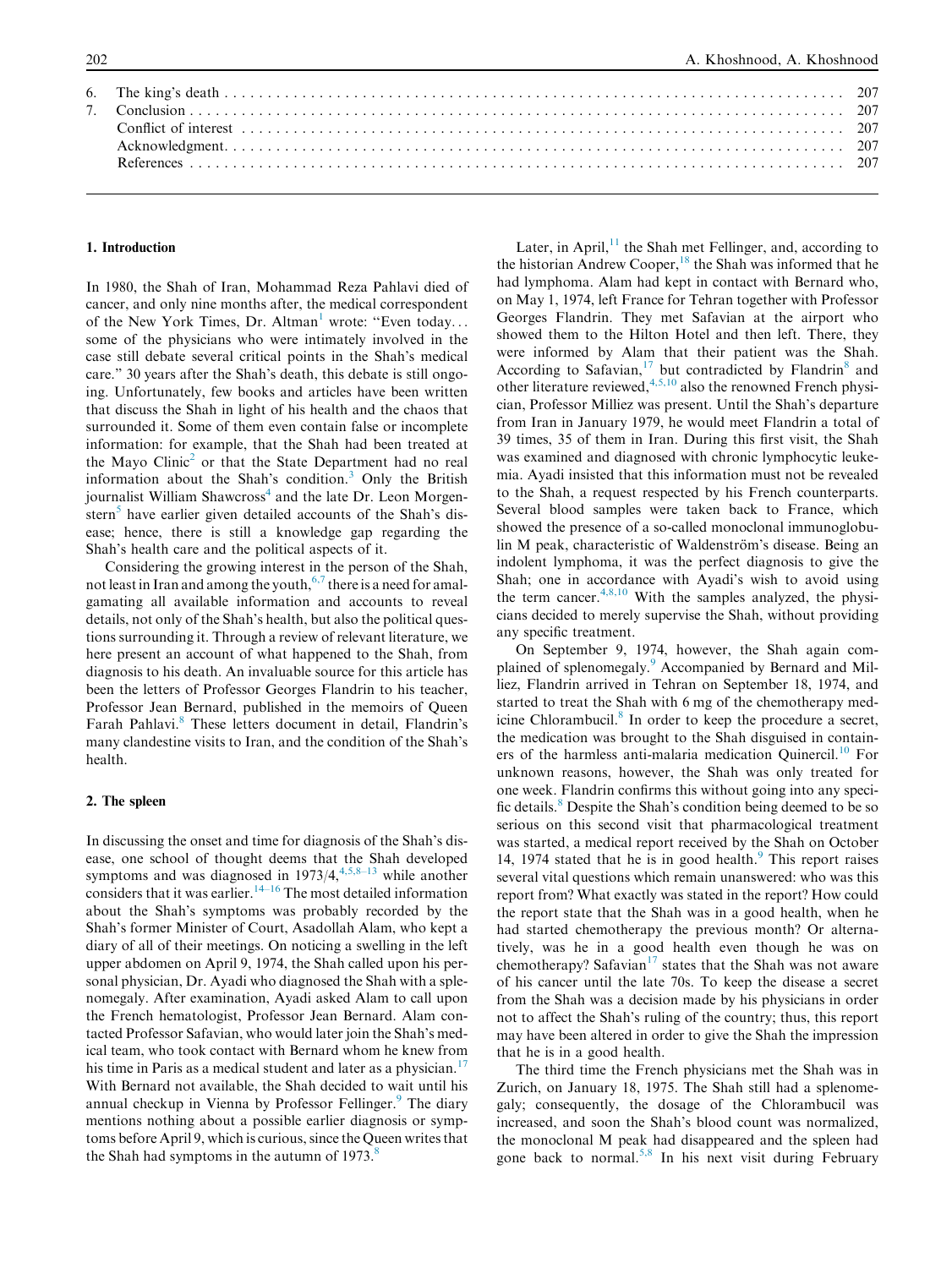1976, the Shah was again found to have splenomegaly and an abnormal blood count, making the physicians disturbed and worried. It was then revealed that the Shah's valet, having no idea that the containers labeled Quinercil, were in fact Chlorambucil, had ordered the wrong medication, and as a result the Shah used Quinercil for a period, explaining why his condition had worsened. In April 1976 treatment with Chlorambucil recommenced, and five months later the Shah's blood count was normalized.<sup>[8](#page-6-0)</sup>

# 3. All the secrecy – A matter of national security

The Shah's health was kept a well-guarded secret, and considered a matter of national security. This was, however, quite a challenge, and even today it is unclear exactly who knew about the Shah's disease. According to Flandrin, only seven people were initially aware of the Shah's condition: Flandrin himself, Bernard, Ayadi, Alam, Milliez, Safavian, who had been included after Flandrin's second visit, and the Shah.<sup>[8](#page-6-0)</sup> Furthermore, because of the secrecy, the examination of the Shah, as well as any analysis of his blood samples, could not be conducted in a hospital. Therefore, the Shah's private office at the Niavaran palace was used as a clinic. The Shah's disease was also kept a secret from both the Queen, who was first informed by the French physicians in spring of 1977 without the Shah's knowledge,<sup>[8](#page-6-0)</sup> and the Shah's twin sister, Princess Ashraf, who was informed while in exile.<sup>[19](#page-7-0)</sup> To further keep the secret intact, the word Chlorambucil was substituted with Quinercil in the Shah's medical journals.<sup>[8](#page-6-0)</sup>

All this secrecy goes beyond just the Shah, since it directly also affected, among others, the Shah's physicians. Dr. Flandrin, who met the Shah over 30 times in Tehran, would, each time, secretly fly from his St. Louis Hospital in Paris to Tehran, not only withholding the information from his friends and colleagues, but also his own spouse. Every time, Flandrin, alone or with colleagues, would stay in a house in the Shemiran quarter in the northern part of Tehran, not leaving the house, except to visit the Shah, as it could jeopardize the secret.<sup>[8](#page-6-0)</sup>

Several publications assert that the international intelligence community had no information about the Shah's disease; otherwise they would react differently to the turmoil in Iran.<sup>[10,13,20,21](#page-7-0)</sup> CIA officer William Daugherty<sup>[13](#page-7-0)</sup> believes, in conjunction with official document,<sup>[20](#page-7-0)</sup> that no American officials had information about the Shah's illness, writing that, in the Shah's meetings with the former CIA director and US ambassador to Tehran, Richard Helms, the Shah always insisted on his good health. The claim by Daugherty is, how-ever, contradicted by Andrew Cooper,<sup>[18](#page-7-0)</sup> who states that Richard Helms was well aware of the Shah's cancer, telling his senior embassy staff that the Shah was being treated by French physicians and had written his will. Cooper<sup>[18](#page-7-0)</sup> also observes that, in the summer of 1975, diplomats had been aware of rumors of the Shah's ill health. Babak Ganji, $^{22}$  $^{22}$  $^{22}$  a specialist in Middle Eastern politics, asserts that the Shah's health was well-known to both the CIA and US officials. Charles Cogan, former head of the CIA's Near East and South Asia Division, claims that French intelligence knew about the Shah's cancer as early as  $1972$ ,<sup>[16](#page-7-0)</sup> and that US officials had become aware of this in 1976 since, and according to David Long from the State Department, US officials were well-informed about the Shah's condition.<sup>[14](#page-7-0)</sup> Professor Zonis<sup>[23](#page-7-0)</sup> writes that British intelligence was being informed regarding the Shah's cancer since 1974. Whatever the truth, there were enough rumors to make the New York Times,  $^{24}$  $^{24}$  $^{24}$  in September 1975, publish an article on the Shah's health because of ''... persistent rumors in Tehran's diplomatic community that the reason the Shah sometimes appears drawn, worn and thin is that he is suffering from a lingering and increasingly grave malady." Safavian<sup>[17](#page-7-0)</sup> contradicts this stating that the Shah was always feeling well, never complaining, and that was the reason for why he never understood he had cancer.

The Iranian scholar, Abbas Milani, interviewed the former Iranian ambassador to the US, Ardeshir Zahedi, who claims that there was a possibility that the Americans intercepted confidential telegrams sent between the Iranian embassy in Washington and Tehran. Zahedi recollects how an American official had asked him about the Shah's physical and mental health, which was indeed noticeable since, as Milani writes, there were no discussions in Iran or the West about the Shah's disease.<sup>[21](#page-7-0)</sup>

It is consequently unclear if and how much the international intelligence community knew about the Shah's cancer. However, because of the cold war and the important role Iran and the Shah had in that era as an ally of the West standing against Soviet expansion, all the above would be enough to make the international intelligence community more than interested and curious in the health of the Shah, thus increasing their activities in order to understand the extent of the Shah's potential disease. It is thus difficult, with respect to the above, to state that the international intelligence community were fully blinded for the fact that the Shah's health was not optimal, and were probably aware of the Shah's disease.

# 4. Did the Shah know?

One of the most important and controversial questions is exactly how much the Shah himself knew about his illness. There are indications that the Shah did not know about the magnitude of his illness, though, in contrast, others believe that the Shah did indeed know that he had a life-threatening condition.

Morgenstern<sup>[5](#page-6-0)</sup> asserts that the Shah was not aware of the seriousness of his disease until several years after being diagnosed in 1974. The word cancer was never uttered to the Shah himself. Alam's diary confirms the picture that the Shah may have been unaware of his condition. In his diary entry for July 9, 1977, Alam writes that the Shah's splenomegaly had gone into remission and now was ''cured". The Shah, surprised, had asked Alam what went wrong in the first place and if it was malaria that had caused his splenomegaly. Alam responded that this is not the case, and that his tablets were deliberately marked as a medication against malaria ''... so that nobody would realize what was really the matter."<sup>[9](#page-6-0)</sup> Alam's writing creates some conflicting speculation; if the Shah was still, in 1977, unaware of why his spleen would be swollen, it suggests that the Shah did not know anything about his cancer. On the other hand, given that Alam informed the Shah that the tablets were disguised in order that no one deduce what the issue really was, then the Shah must have been aware of what ''the matter" really concerned. Alam did, however, tell the Shah that his splenomegaly was perhaps because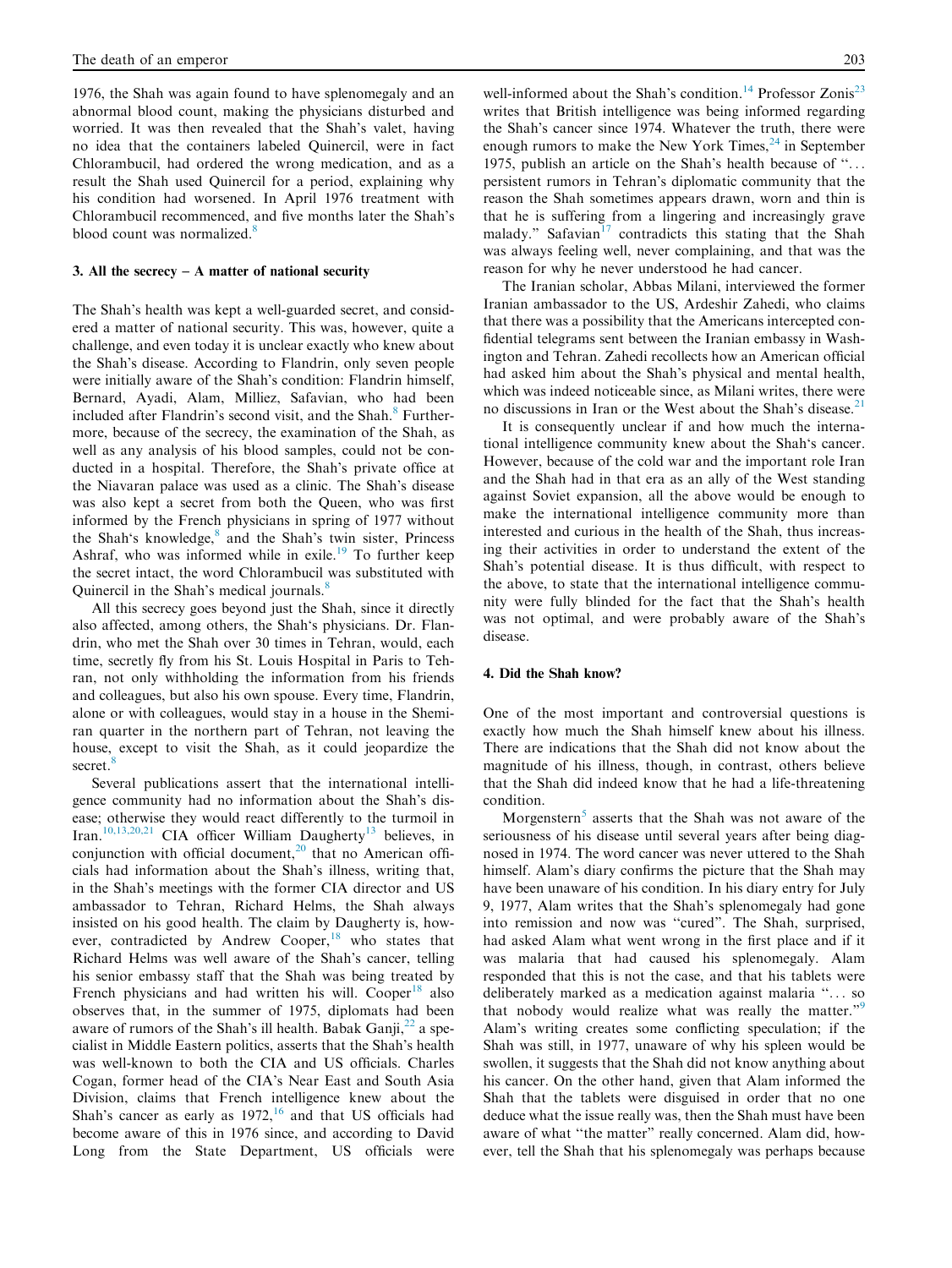of "some sort of blood disease",<sup>[9](#page-6-0)</sup> suggesting, again, that the Shah may have known nothing about any kind of cancer. A closer analysis of the tone in which the conversation has been written also gives the impression that the Shah may have not even known that he had some kind of serious disease.

Safavian $17$  in his first interview about the Shah's disease, in July 2015, states firmly that the Shah's disease was kept a secret from the Shah until 1978 when Bernad and Milliez were going to inform the Shah about his cancer. They, however, never told the Shah since he already had understood, according to Safavian. This statement by Safavian is confirmed by Flandrin who, however, mentions nothing about Milliez. Flandrin states, in reference to a meeting with the Shah where they planned to tell him bluntly that he had cancer, that there is no doubt the Shah ''understood what we wanted to tell him", but eventually withheld the truth. Flandrin bases his assumption on a comment by the Shah in the mentioned meeting, saying that he only asked the physicians to help him maintain his health for only two years so that the Crown Prince, Reza, would finish his studies in the US and spend a year in Tehran.<sup>[8](#page-6-0)</sup>

The Shah had, in a remark to Alam in Kish after feeling his swollen spleen, also said that the modernizing of Kish must go faster so that it can be finished under his lifetime.<sup>[9](#page-6-0)</sup> Queen Farah considers this issue. She writes that, after his first symptoms in the spring of 1973, the Shah, four days before his birthday, on the October 22, 1973, had gathered, among others, the Prime Minister, Dr. Amir-Abbas Hoveyda, and the commanders of the armed forces in order to deliver to them his political testament. The Queen emphasizes that the Shah just had learned he was suffering from Waldenström's disease.

After the incident with the Shah's splenomegaly in April 1974, the Shah included both the Queen and the Crown Prince in the affairs of the country to a greater degree, conferring with the Prime Minister, among others about the state of the country several times each week.<sup>[8](#page-6-0)</sup> The Shah was clearly preparing both the Queen and the Crown Prince, who were still too young to ascend the throne, to be ready to take over the ruling of the country. The Shah had in 1966 made the Queen, then only 28 years old, regent. This act of the Shah, placing a woman in power in a Muslim country, was, in itself, quite revolutionary.

Only one year after his swollen spleen-incident in Kish, the Shah had, according to the Queen told French President Giscard d'Estaing that he would not be in power in Iran for much longer.<sup>[8](#page-6-0)</sup> All this would suggest that the Shah, if not aware of his cancer, at least knew he was suffering from a serious condition.

Since the Shah, after the April 9, 1974 incident started to talk about not being around for long and almost immediately began to engage the Queen and the Crown Prince in matters of state, it may be because he, in reality, had been diagnosed with a blood disease before April 9, 1974, with the splenomegaly making him understand the condition had now worsened. The fact that Alam's diaries show some confusion may be because Alam himself did not know any details about the Shah's health, or that the issue was so sensitive that he did not even write about it in the diary. In discussing this matter one can only speculate.

#### 5. The bitter taste of exile

After a year of violent demonstrations in Iran, and his refusal to use military force against the demonstrators, the Shah left

the country on Tuesday January 16, 1979 for Aswan, Egypt.[5,8,10](#page-6-0) The Egyptian President, Anwar Sadat, a longstanding friend of the Shah, met the royal couple at the airport, escorting them to the Oberoi Hotel on the Nile. Four days later, Flandrin was summoned, but only a routine physical examination was performed. On January 22, 1979, the royal couple set off for Morocco; first to the Janan Al-Kabir palace in Marrakesh, and then to Rabat and the Dar es Salaam palace. Flandrin visited the Shah twice, though unfortu-nately there is no specific information about his visits.<sup>[8](#page-6-0)</sup> The Shah's stay in Morocco soon started to cause problems for King Hassan, who himself was under heavy attack from domestic Islamists. That fact alone, compelled the royal couple to leave on March 30 for the Bahamas, and Nassau. Shortly after arrival, the Shah found a lymph node above his clavicle, which, after aspiration by Flandrin,<sup>[8](#page-6-0)</sup> showed large cell lymphoma. Chlorambucil proved to be ineffective so a treatment with Vincristine, Procarbazine, Nitrogen mustard and Prednisone was implemented. $4,5$ 

# *5.1. No siesta in Mexico*

For unknown reasons, the Bahamian government decided not to renew the royal couple's visas, and they accordingly left the Bahamas for Cuernavaca, Mexico, on June 10, 1979. The Shah's chemotherapy dosage was raised, but he developed a fever and jaundice. The Mexican doctors, not knowing about the Shah's cancer, diagnosed the Shah with hepatitis and malaria, though this was soon ruled out and the Shah instead diagnosed with an obstructive jaundice.<sup>[5](#page-6-0)</sup>

Probably because of the Shah's worsening condition, one of his advisers, Mark Morse, contacted another of the Shah's advisers in New York, Robert Armao, who sent Dr. Benjamin Kean, a specialist in Tropical medicine, to Mexico for further investigation. Both Morse and Armao were aiding the Shah on behalf of David Rockefeller, a longstanding friend of the Shah. While in New York, Kean, was told there was a problem with *Peter Smith*. Years earlier, Kean had been treating the Swedish banker, Marcus Wallenberg, under the pseudonym *Peter Smith*. By hearing this name again, Kean understood that his future patient should be an important figure, and thus sur-rounded by secrecy.<sup>[4](#page-6-0)</sup>

Kean left New York for Mexico, but the Shah would only listen to his French physicians. Kean, feeling insulted, left, but was soon summoned back to Cuernavaca, where he met Flandrin and was informed about the Shah's cancer disease. Flandrin was, however, surprised by Kean's presence, stating that he did not need a specialist in tropical medicine. $\delta$ 

While Kean insisted the Shah should be moved to the New York Hospital, Flandrin felt that the hospitals in Mexico would be good enough to treat the Shah and discussed the issue with Dr. Garcia, the head of a Mexico City hospital ready to treat the Shah.<sup>[8](#page-6-0)</sup> The Shah himself had agreed to being treated in a hospital, but would not go to the US, he stated: ''How could I go to a place [USA] that had undone me? Increasingly, I began to believe that the United States had played a major role in doing just that." [12](#page-7-0) Additionally, also the Queen preferred a hospital in Mexico over seeking medical care in the US.<sup>[8](#page-6-0)</sup> The Shah had even asked Flandrin and one of the royal couple's most loyal friends in exile, Dr. Pirnia, a pediatrist, to search for a good Mexican hospital. Soon after, a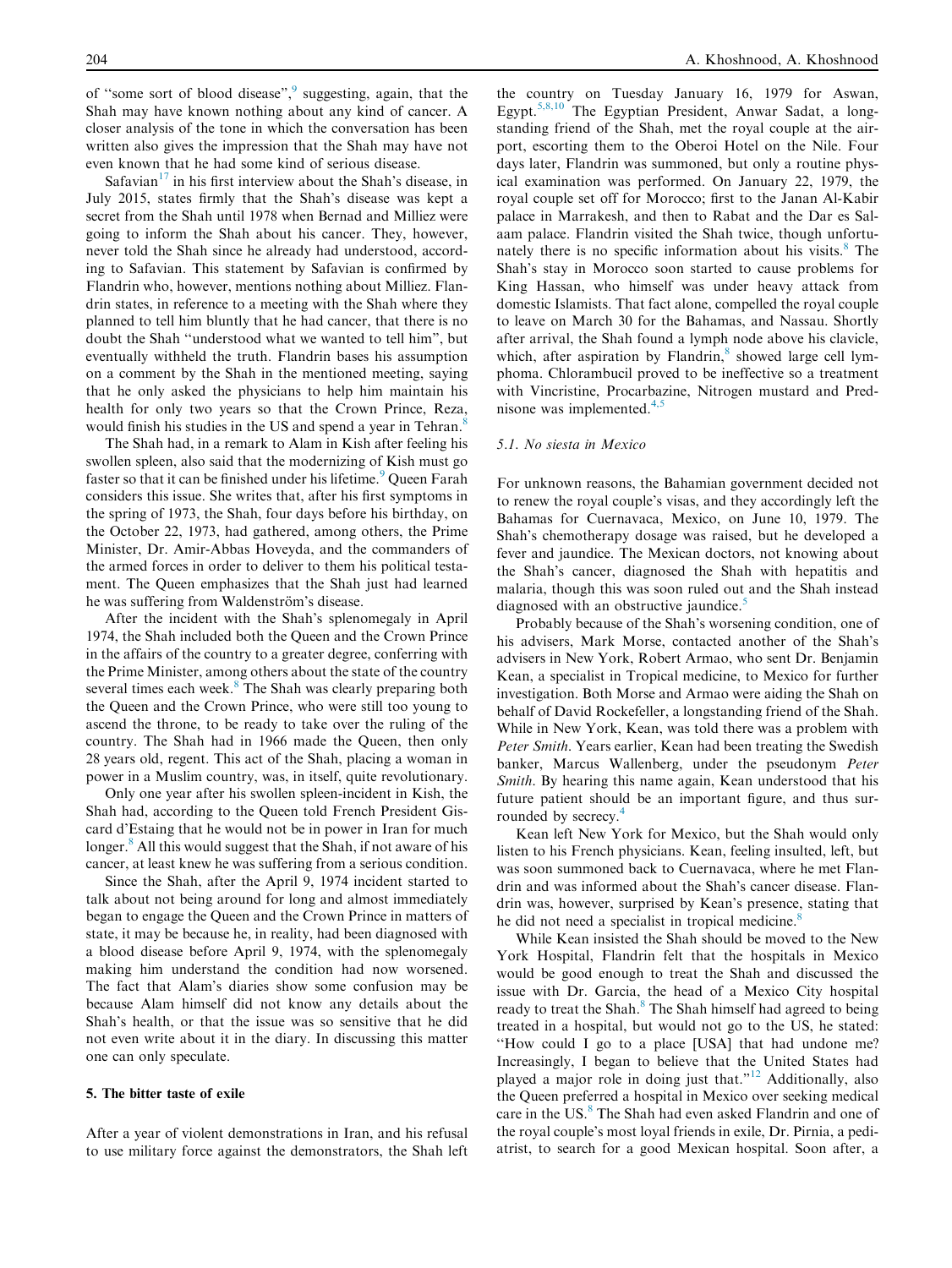Mexican university hospital was chosen but Kean and Armao repeatedly advised against this, stating that an American hospital would be better. According to Princess Ashraf, Mexican physicians conveyed to the Shah that he should seek care in the US. $^{19}$  $^{19}$  $^{19}$  The Shah wrote that, if he had continued to stay in Mexico, special isotopes would have to be flown from Hous-ton on a regular basis for his treatment.<sup>[12](#page-7-0)</sup>

Rockefeller's adviser, Joseph Reed, without the Shah's knowledge, contacted David Newsome, Undersecretary of State for Political Affairs at the State Department, to discuss the Shah's need for medical care in the US. The State Department sent their medical director, Dr. Eben Dustin, to Cuernavaca, who confirmed that the Shah has a malignant lymphoma and that Mexico lacked the necessary equipment and specialist care to manage the Shah's medical needs. $10$ The newly formed Islamic Republic, in contrast, believed the Shah's illness to be exaggerated and wanted to send their own physicians to examine him, which was, of course, declined.<sup>[21,25](#page-7-0)</sup>

#### *5.2. The reluctant journey to the states*

Eventually, the American team prevailed, and the decision to allow the Shah into the US for medical care was taken, on October 20, 1979, by Jimmy Carter after concerted pressure from Rockefeller and Henry Kissinger.<sup>[26,27](#page-7-0)</sup> Two days later the royal couple departed for the US.

The Shah was admitted to the New York Hospital's 17 floor under the pseudonym *David Newsome*, causing the real David Newsome, mentioned above, considerable frustration. At the New York Hospital, the Shah met Chief Physician Dr. Hibbard Williams and Dr. Morton Coleman, an oncologist. A computed tomography was performed, which showed splenomegaly and gallstones obstructing the bile duct, which explained the Shah's jaundice. Surgeon Dr. Björn Thorb-jarnarson<sup>[28](#page-7-0)</sup> performed a cholecystectomy, later receiving a great deal of criticism due to the fact that the Shah's spleen was not removed during the surgery.<sup>[4](#page-6-0)</sup> The Queen<sup>[8](#page-6-0)</sup> writes in her memoirs that she would later discover this surgery to have been carried out "clumsily" and that "... an anonymous patient was better cared for than someone known." One of the main problems with this surgery was that it was planned without any prior discussion with Coleman. The surgery was performed on the October 24 with a cholecystectomy and excision of a cervical lymph node. Additionally, several gallstones were removed. When the surgery was underway, Coleman was informed and asked Thorbjarnarson to also remove the spleen, but Thorbjarnarson did not feel right performing an elective surgery while performing an urgent cholecystectomy.<sup>2</sup>

Even though the surgery went well, the following choledochoscopy showed a gallstone in the left hepatic duct. Thorbjarnarson states that he was not sure whether this stone had been removed, but repeated scoping and X-rays did not show any remaining stones. $28$  After the cholecystectomy, the Shah issued a statement about his health for the first time, informing the public about his lymphoma.<sup>[12](#page-7-0)</sup>

In late November, the Shah complained of right upper quadrant pain, cholangitis and high fever. A cholangiogram showed a stone on the top of the T-tube. Dr. Joachim Burhenne, a respected radiologist, was contacted by Thorbjarnarson, and, on the November 29, removed the Shah's gallstone through a non-operative method he had devised himself.<sup>[5,28](#page-6-0)</sup> Flandrin was furious with the whole farcical situation surrounding the surgery, and stated: ''Amazement, disbelief, and even hilarity went through the medical world... It was not the best that American medicine could offer, but the worst, as can be find in any country in the world. It really was appalling." [8](#page-6-0)

The histopathology of the removed cervical node showed malignant lymphoma, and the Shah was diagnosed with histiocytic lymphosarcoma, now called large cell lymphoma.[5](#page-6-0) Radiation therapy of the cervical node was, after their initial denial of treatment for security reasons, started at the Memo-rial Sloan Kettering Medical Centre.<sup>[5](#page-6-0)</sup> Ironically, years earlier, the Shah had donated 1 million dollars to Sloan Kettering, where the Queen Mother had been operated upon.<sup>[11](#page-7-0)</sup> At last the management capitulated and the first of the Shah's ten radiation treatments began on November 9 by Chief Radiation Therapist, Dr. Florence Chu. As the radiation therapy came to an end on the November 27, Kean asked Coleman to leave because of a dispute, the nature of which is still not yet known.[4](#page-6-0)

#### *5.3. Another journey to Latin America, Panama*

On December 2, 1979, the Shah left New York for Lackland Air Force Base in San Antonio, Texas. Once again he was shown to have a splenomegaly, and new blood tests were taken under the pseudonym *Raul Palacios*, which showed a deterioration of his hematologic status. Kean and Williams were sum-moned,<sup>[4,5](#page-6-0)</sup> and asked for an urgent splenectomy. The Carter administration, in the hope of getting the American hostages in Iran free, was, however, keen on having the Shah leave. Therefore, the Shah declined further surgery in the US. After 13 days at the Lackland Air Force Base, the royal couple was moved to Howard Air Force Base, now known as Panama Pacific International Airport, and, from there, to Contadora Island in Panama, where they would stay at a house owned by the American ambassador, Ambler Moss. The security was coordinated by the soon-to-be infamous Colonel Manuel Noriega.<sup>[5](#page-6-0)</sup>

The Panamanian president, General Torrijos, appointed his own physician, Dr. Carlos Garcia, to manage the Shah's medical care. In February 1980 the Shah's cancer flared up and once again Flandrin was summoned, although Armao and Keane tried to stop him. $8,12$  As Flandrin arrived at the Kennedy Airport to depart for Panama, he was called over by the information desk. Robert Armao was on the phone, asking to meet him, whereupon Flandrin was informed he is no longer needed in Panama. Flandrin also met Kean, who made it clear that he was the Shah's personal physician and that Flandrin's services were not welcome. Flandrin states: ''But I was determined to go; I had been naïve and ingenuous, but not anymore." Flandrin went against the will of Armao and Kean, and left the US for Panama that same afternoon. He would stay in Panama for one month, and while there, he was put in contact with Dr. Adan Rios, a US graduate oncologist, in whom Flandrin found trust.<sup>[8](#page-6-0)</sup>

A blood test was performed, demonstrating pancytopenia. Flandrin's foremost concern, however, was the urgent need for a splenectomy. In order to take care of the ''hematological intensive care" before and during the operation, Rios, through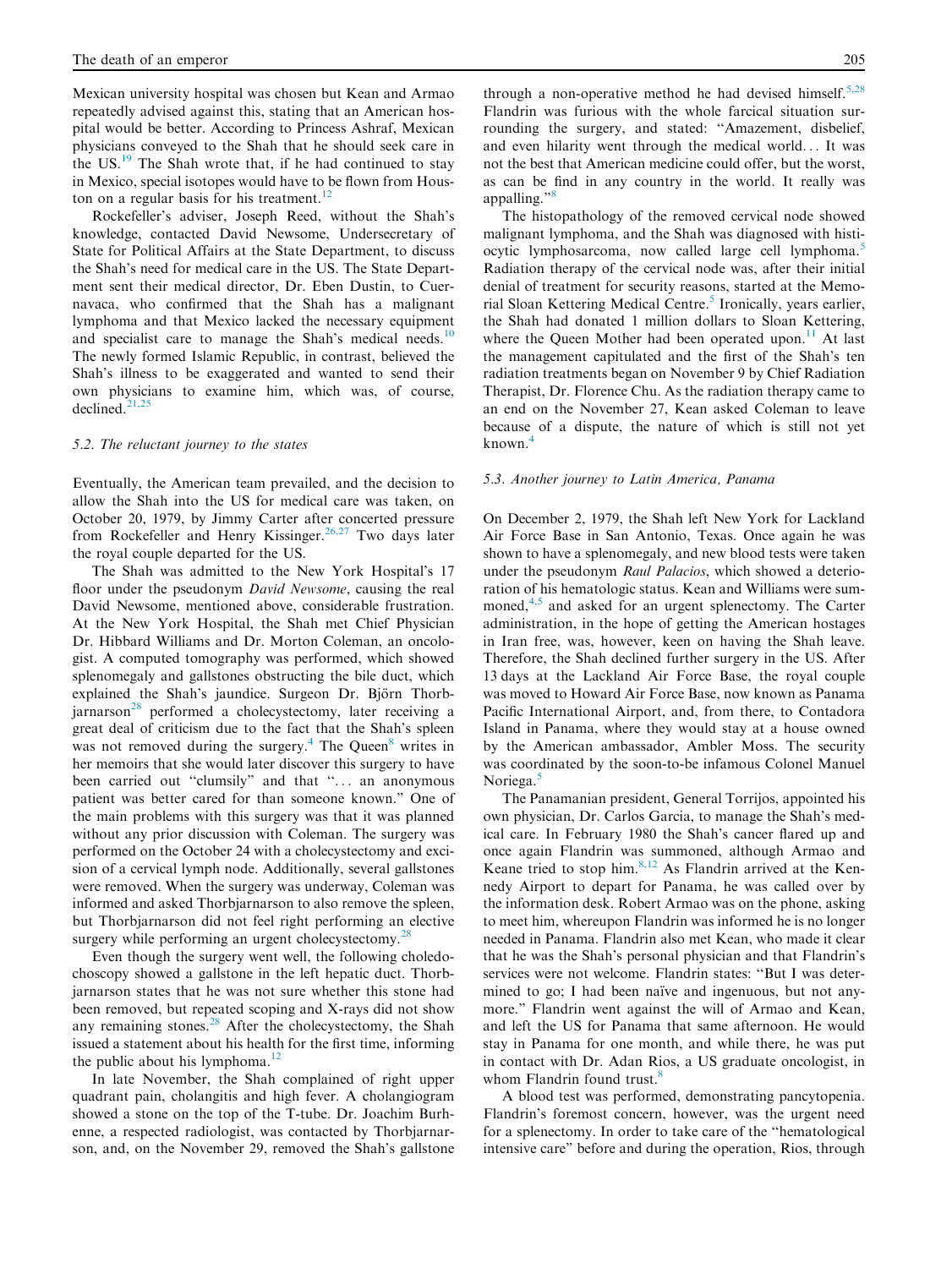one Dr. Andersson, contacted Dr. Jeane Hester, an expert in hemapheresis, the medical discipline of gathering blood elements for therapeutic purposes, who joined the Shah on March  $6^{8,29}$  $6^{8,29}$  $6^{8,29}$  Flandrin also informed Kean, who traveled to Contadora together with Williams.

Flandrin wanted a splenectomy to be performed as soon as possible. Kean, in contrast, was opposed to any surgery, but eventually capitulated. However, a new conflict erupted. Flandrin and Garcia wanted the splenectomy to be performed at the Paitilla Clinic in Panama City, while Kean wanted Dr. Michael DeBakey, a cardiothoracic surgeon, to perform the surgery at the Gorgas Hospital, then a U.S. Army hospital in Panama City. Flandrin had little information about DeBakey, and accordingly had no opinion, but Hester and Rios were firmly opposed, stating DeBakey was no surgeon of the abdomen.<sup>[8,10](#page-6-0)</sup> Kean prevailed, but Garcia, himself a partowner of the Paitilla Clinic, insisted the surgery to be performed there, and made it clear that anything else would be unacceptable.[12](#page-7-0) To further complicate the case, Thorbjarnarson states that he was contacted by Kean in early 1980 and asked whether he would travel to Mexico to perform the Shah's splenectomy. Thorbjarnarson did, however, not hear anything further from Kean about this issue. $^{28}$  $^{28}$  $^{28}$ 

On March 14 the Shah was admitted. Even before the surgery commenced, they faced a problem in the lack of blood available for Hester to prepare. The surgery was on the verge of being postponed, when volunteers at the Gorgas Hospital donated blood.<sup>[4](#page-6-0)</sup> At the hospital the Panamanian physicians denied DeBakey the chance to operate, having been insulted through being overlooked for the surgery themselves. As a result DeBakey left the country. The surgery was consequently postponed. The Shah had now become less eager regarding having his surgery there, concerned that if he stayed he might be killed by the Islamic regime in Iran. While in Panama, the Islamic regime demanded the Shah to be extradited, $25$  and, in a meeting between Hamilton Jordan, Chief of Staff to President Carter, and Sadegh Ghotbzadeh,<sup>a</sup> a close aide to Khomeini and Foreign Minister of the Islamic Republic, the latter asked Jordan if the CIA would kill the Shah while in Panama.<sup>[30](#page-7-0)</sup> The First Lady of Egypt, Jehan Sadat, wondered if Khomeini would go so far as to have the Shah killed on the operating table.<sup>[31](#page-7-0)</sup> Consequently, on the March 23, 1980, without surgery, the royal couple left Panama and returned to Egypt.

### *5.4. Back to the land of the pharaohs*

The Shah and his entourage arrived at Cairo the same day, and he was admitted to the second floor of the Al-Maadi Military Hospital. President Sadat's personal physician, Dr. Taha Abdel Aziz, a cardiologist, already had a team available. Flandrin also joined, but was surprised to hear that DeBakey and his team, as well as Kean and Williams, were also invited, though it is unclear by whom. Suddenly, not only were five physicians responsible for the Shah's life, but they also disagreed on almost every single issue concerning his health. Flandrin had, nevertheless, some advantage in that he was able to form a good relationship with Abdel Aziz, and was a good friend with the Egyptian hematologist Dr. Amin Afifi, President Sadat's son-in-law.

Three days after the Shah's arrival in Cairo, DeBakey and his six-member team arrived, and, on the March 28, 1980, at 8 pm, the Shah's splenectomy began. The spleen weighed close to 2000 g and was riddled with tumorous nodules; thus, a liver biopsy was taken, which later showed signs of multiple metastases. $8$  According to DeBakey, the surgery was successful,  $32$ and later events, however, would prove just the opposite. Three days after the surgery the Shah complained of low posterior left thoracic pain, making Flandrin and the Egyptian surgeon Dr. Fouad Nour, suspect a subphrenic abscess, which DeBakey's Australian assistant dismissed.<sup>[8](#page-6-0)</sup>

The Shah started chemotherapy after ten days, and, after two weeks, he was discharged to Koubbeh Palace, the residence of the royal family. By the end of April his condition deteriorated and an X-ray showed pleural effusion. $5$  The Queen contacted Flandrin by phone who suggested that, since the Shah may have a subphrenic abscess, DeBakey must return to Cairo in order to re-examine him. It is unclear whether the Queen contacted DeBakey himself, but she states that those around him insisted that the Shah had a case of pneumonia.<sup>[8](#page-6-0)</sup> The Shah's condition worsened, and because of this deterioration, chaos erupted: Princess Ashraf contacted Coleman who came to Cairo along with Dr. Thomas Jones. The Queen also called Flandrin, who had barely arrived in France, back again. The Egyptian physicians now had the main responsibility, yet once again DeBakey returned.<sup>[4,5,11](#page-6-0)</sup> This melting pot of physicians resulted in chaos. Flandrin kept insisting that Shah was developing a subphrenic abscess, Coleman believed that the Shah's symptoms were due to salmonellosis and DeBakey, to Flandrins surprise, insisted that the Shahs deterioration is because of the chemotherapy, the dosage of which he reduced.<sup>[5,8](#page-6-0)</sup>

In early June the Queen called Flandrin once more. The Shah was having difficulties due to respiratory infections and the Egyptians were in need of a pulmonologist, so Flandrin brought with him the pulmonologist Dr. Hervé Sors, after a consultation with the world-renown pulmonologist Professor Phillipe Even. They both diagnosed the Shah with a subphrenic abscess. Coleman was also present in Cairo, and once again a conflict with Flandrin emerged; this time on how to treat the Shah's lymphoma.<sup>[5](#page-6-0)</sup> The conflicts escalated, and by now even the Queen and Princess Ashraf were in deep disagreement over how the Shah should be treated. In this time of despair, President Sadat took leadership and confirmed Flandrin as the Shah's personal physician and the one in whom the final decisions rested. $5$  Flandrin contacted the renowned French surgeon, Dr. Pierre-Louis Fagniez, who immediately traveled to Cairo. On June 30, the Shah was once again under the knife. Flandrin states: ''Using Fagniez's technique, he had made a limited left subcostal incision to proceed directly to where the pus had collected. ... Fagniez and the Egyptian surgeons were all beaming. They were in the process of draining a liter and a half of pus and necrosed pancreas debris." [8](#page-6-0)

Morgenstern, himself a renowned surgeon, states that the time between the surgery and the drainage was too long.<sup>[5](#page-6-0)</sup> Almost immediately after the surgery, *Al-Ahram*, the most widely circulated Egyptian newspaper, reported that the Shah's pancreas was injured during the splenectomy.<sup>[4](#page-6-0)</sup> It was Nour who witnessed that he had seen that tail of the pancreas

<sup>&</sup>lt;sup>a</sup> Ironically, Ghotbzadeh himself was in 1982 executed by Khomeini, on allegations of espionage.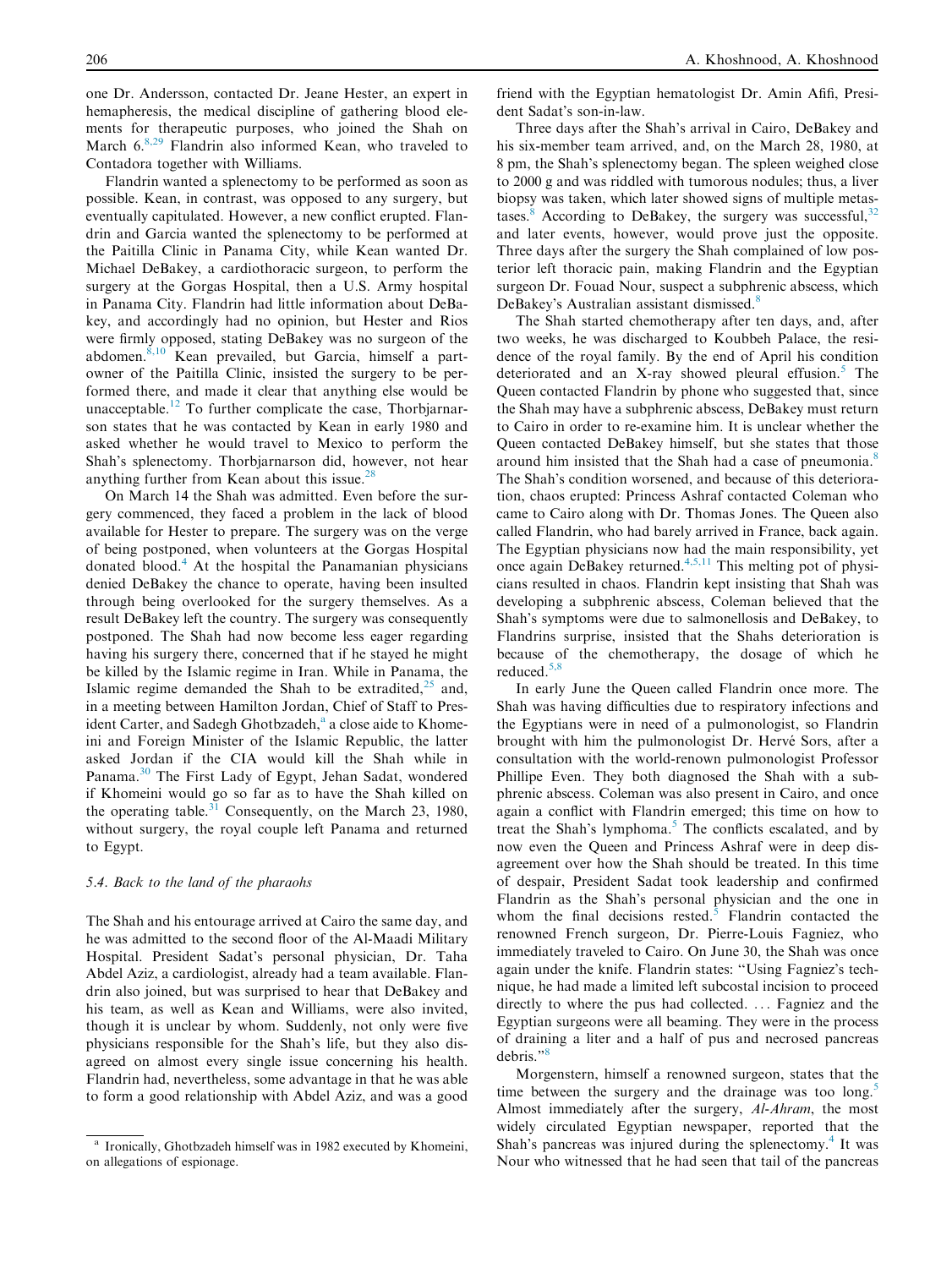<span id="page-6-0"></span>being injured.<sup>[33](#page-7-0)</sup> Flandrin confirmed this in a histology of the splenic hilum by finding pancreatic tissue. $8$  DeBakey and his assistant present at the surgery, Dr. Gerald Lawrie, denied any injuries to the pancreas and stated that no drainage was necessary.<sup>4,5</sup> Morgenstern,<sup>5</sup> however, states: "In retrospect, it does seem likely that some pancreatic leakage initiated the process that led to the subphrenic abscess."

# 6. The king's death

On the night of July 26, 1980, the Shah's condition deteriorated and he slipped into a coma. Flandrin and Fagniez diagnosed a massive internal hemorrhage and resuscitation was started. It was Ramadan; consequently, the Egyptian physicians had left to break their fast. They were all called back. The Queen was in chock, and wanted Flandrin to make a call to Alexandria in order to let their children know about the Shah's deterioration and return to Cairo. The Shah received eleven units of blood and regained consciousness. For a few hours he could talk with his family and friends. At 9.45 am on the morning on July 27, 1980, the Shah finally lost his long battle with cancer. The Queen<sup>8</sup> states: "The king breathed quickly twice, then drew in a long breath and stopped. It was over." From under the Shah's pillow the Queen withdrew a little bag containing soil from Iran, the country he had reigned over for 37 years. President Sadat himself took charge of the state funeral ceremony and declared a state of public mourning. Two days later, July 29, 1980, the Shah had a state funeral and was brought to his temporary resting place.

In accordance with Islamic tradition, the Shah's closest friend, also his former foreign minister and son-in-law, Ardeshir Zahedi, washed the Shah's body before it was placed in a coffin decorated with the Iranian flag. The cortege with the Shah's body left the Abdin Palace for the Al-Rifa'I mosque accompanied by the Pahlavi royal family, President Sadat, President Nixon, King Constantine and Queen Anne-Marie of Greece, Prince Victor Emmanuel of Savoy, the Ambassadors of the US, West Germany and France, First Ambassador of Israel and Chargé d'affaires of Britain. The only Arab country attending, Morocco, sent one of King Hassan II's relatives, Moullay Hafid Aloui.

The funeral ceremony was, without doubt remarkable. Egypt's First Lady, Jehan Sadat, $31$  describes it as follows: ''No state funeral was grander. Anwar organized it all himself, overseeing even the smallest details. ...There were more flowers than anyone had ever imagined. It was the most spectacular funeral that any of us in Egypt ever had seen, and the last chance to show the world that the Shah deserved better than the way he had been treated. Egypt at least, had not turned her back on a friend."

The Shah's death put an end to an important era in the history of Iran. His death was also one of the most shameful debacles of the history of medicine. Morgenstern<sup>5</sup> states: "It was not a proud moment in world history, medical history, or the history of surgery." Safavian<sup>[17](#page-7-0)</sup> states that the Shah could have lived for 10 more years if politics had not taken over his medical needs and care.

The Shah's care was infected with political interference, medical misdiagnosis, careerism, confusions and conflicts. Even the Shah's medical records had been leaked and shown to representatives of the Islamic Republic by Kurt Waldheim, then Secretary General of the United Nations, without any respect for one of the most sacred tenets of medicine, the doctor-patient confidentiality.[25](#page-7-0)

#### 7. Conclusion

This review demonstrates that it is still unclear exactly when the Shah developed his first symptoms and when he was diagnosed with cancer. It is also unclear how much the Shah himself knew about his disease although this review gives some indications that he was aware he had a fatal disease. We believe that his disease was, to some extent, likely known by the international intelligence community and foreign officials. In consideration of the Shah's medical care, it lacked qualified physicians at the right time. Had he been treated in accordance with good medical practice, he could have lived longer and per-haps even played a role in the future of Iran. Thorbiarnarson<sup>[28](#page-7-0)</sup> states: ''Some years later I was attending a conference in Hamburg, Germany. As my wife and I finished dinner one night, I found our table surrounded by a group of severely dressed men; the identification on their lapels said they were from the Islamic Republic of Iran. They wanted to know whether the Shah really had cancer. I reassured them that he had histiocytic lymphoma. They thanked me for the information. I think I heard one in the group say 'he was the only one that could have saved us.'"

# Conflict of interest

None declared.

#### Acknowledgment

We gratefully acknowledge the support of Dr. Masoud Khoshnood for his valuable comments, feedback, and criticism of this article.

#### References

- 1. Altman L. *The Shah's health: a political gamble*. The New York Times; 1980. <[http://www.nytimes.com/1981/05/17/magazine/](http://www.nytimes.com/1981/05/17/magazine/the-shah-s-health-a-political-gamble.html?pagewanted=1) [the-shah-s-health-a-political-gamble.html?pagewanted=1](http://www.nytimes.com/1981/05/17/magazine/the-shah-s-health-a-political-gamble.html?pagewanted=1)> 15 May 2015.
- 2. Walsh DC. *[An Air War with Cuba: The United States Radio](http://refhub.elsevier.com/S2090-5068(15)00082-2/h0010) Campaign Against Castro*[. North Carolina: McFarland; 2011](http://refhub.elsevier.com/S2090-5068(15)00082-2/h0010).
- 3. [Bloom M. The Pahlavi problem: a superficial diagnosis brought](http://refhub.elsevier.com/S2090-5068(15)00082-2/h0015) [the Shah into the United States.](http://refhub.elsevier.com/S2090-5068(15)00082-2/h0015) *Science* 1980;207:282–4.
- 4. Shawcross W. *The Shah's Last Ride*[. New York: Simon and](http://refhub.elsevier.com/S2090-5068(15)00082-2/h0020) [Schuster; 1989](http://refhub.elsevier.com/S2090-5068(15)00082-2/h0020).
- 5. [Morgenstern L. The Shah's spleen: its impact on history.](http://refhub.elsevier.com/S2090-5068(15)00082-2/h0025) *J Am [Coll Surg](http://refhub.elsevier.com/S2090-5068(15)00082-2/h0025)* 2011;212:260–8.
- 6. Chenar A. *A surprising rehabilitation: the Shah in the eyes of young Iranians*. Tehran Bureau; 2012. <[http://www.pbs.org/](http://www.pbs.org/wgbh/pages/frontline/tehranbureau/2012/08/dispatch-a-surprising-rehabilitation-the-shah-in-the-eyes-of-young-iranians.html) [wgbh/pages/frontline/tehranbureau/2012/08/dispatch-a-surpris](http://www.pbs.org/wgbh/pages/frontline/tehranbureau/2012/08/dispatch-a-surprising-rehabilitation-the-shah-in-the-eyes-of-young-iranians.html)[ing-rehabilitation-the-shah-in-the-eyes-of-young-iranians.html>](http://www.pbs.org/wgbh/pages/frontline/tehranbureau/2012/08/dispatch-a-surprising-rehabilitation-the-shah-in-the-eyes-of-young-iranians.html) 31 May 2015.
- 7. Tehran Bureau Correspondent. *Why Iranians are lapping up Shah memorabilia*. The Guardian; 2015. <[http://www.the](http://www.theguardian.com/world/iran-blog/2015/jun/17/iran-nostalgia-shah-pahlavis-dynasty-haunts)[guardian.com/world/iran-blog/2015/jun/17/iran-nostalgia-shah](http://www.theguardian.com/world/iran-blog/2015/jun/17/iran-nostalgia-shah-pahlavis-dynasty-haunts)[pahlavis-dynasty-haunts](http://www.theguardian.com/world/iran-blog/2015/jun/17/iran-nostalgia-shah-pahlavis-dynasty-haunts)> 25 June 2015.
- 8. Pahlavi F. *[An Enduring Love: My Life with the Shah](http://refhub.elsevier.com/S2090-5068(15)00082-2/h0040)*. New [York: Miramax Books; 2004.](http://refhub.elsevier.com/S2090-5068(15)00082-2/h0040)
- 9. Alam A. *The Shah and I*[. London: IB Tauris; 1991](http://refhub.elsevier.com/S2090-5068(15)00082-2/h0045).